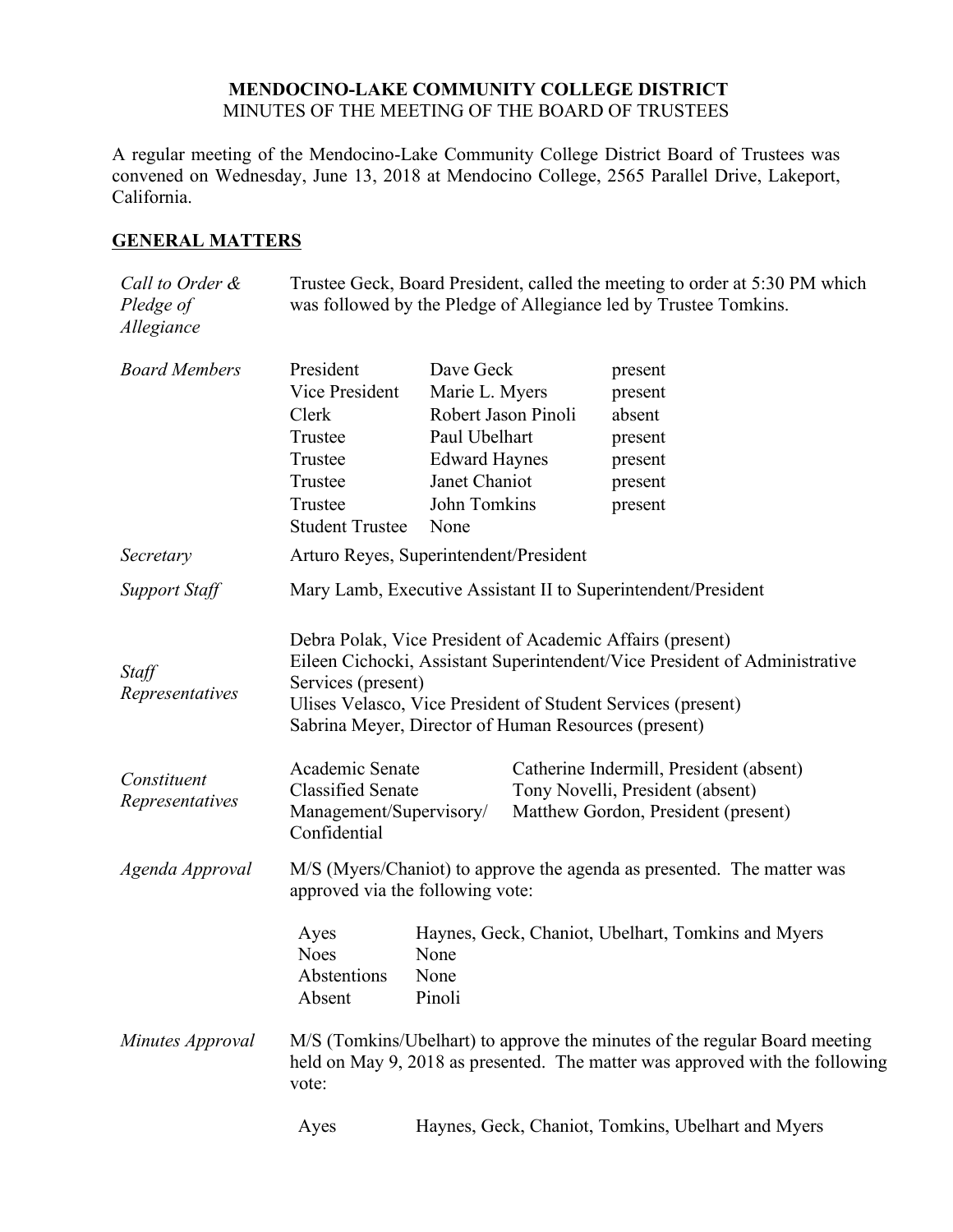Noes None Abstentions None Absent Pinoli

M/S (Tomkins/Ubelhart) to approve the minutes of the Board workshop held on June 6, 2018 as presented. The matter was approved with the following vote:

| Ayes        | Haynes, Geck, Chaniot, Tomkins, Ubelhart and Myers |
|-------------|----------------------------------------------------|
| <b>Noes</b> | None                                               |
| Abstentions | Pinoli                                             |
| Absent      | None                                               |

*Public Comments on Closed Session Items*

## • There were no comments made by the public at this time.

**CLOSED SESSION**

The Board adjourned to Closed Session at 5:34 PM with Board President Geck stating items 2.1, 2.2, and 2.4 will be discussed in closed session.

### **OPEN SESSION**

*Report of Action Taken in Closed Session* The Board returned to open session at 6:07 PM with Board President Geck reporting the board of trustees have completed their annual evaluation process for the Superintendent/President. The outcome of the process resulted in a positive evaluation for the Superintendent/President.

*Public Comments* • There were no comments made by members of the public.

## **PRESIDENT AND ADMINISTRATION REPORT**

A written report was presented by Superintendent/President Reyes.

Positive comments were made by several board members regarding the content of the report.

### **CONSENT AGENDA**

M/S (Myers/Tomkins) Board of Trustees does hereby approve the Consent Agenda as presented. The consent agenda was approved with the following vote:

| Ayes        | Haynes, Chaniot, Geck, Tomkins, Ubelhart and Myers |
|-------------|----------------------------------------------------|
| Noes        | None                                               |
| Abstentions | None                                               |
| Absent      | Pinoli                                             |

Items with an asterisk \* were approved by one motion as the Consent Agenda.

#### **Personnel**

*Employment – Short-Term*  \*RESOLVED, That the Mendocino-Lake Community College District Board of Trustees does hereby ratify the employment of the short-term employees as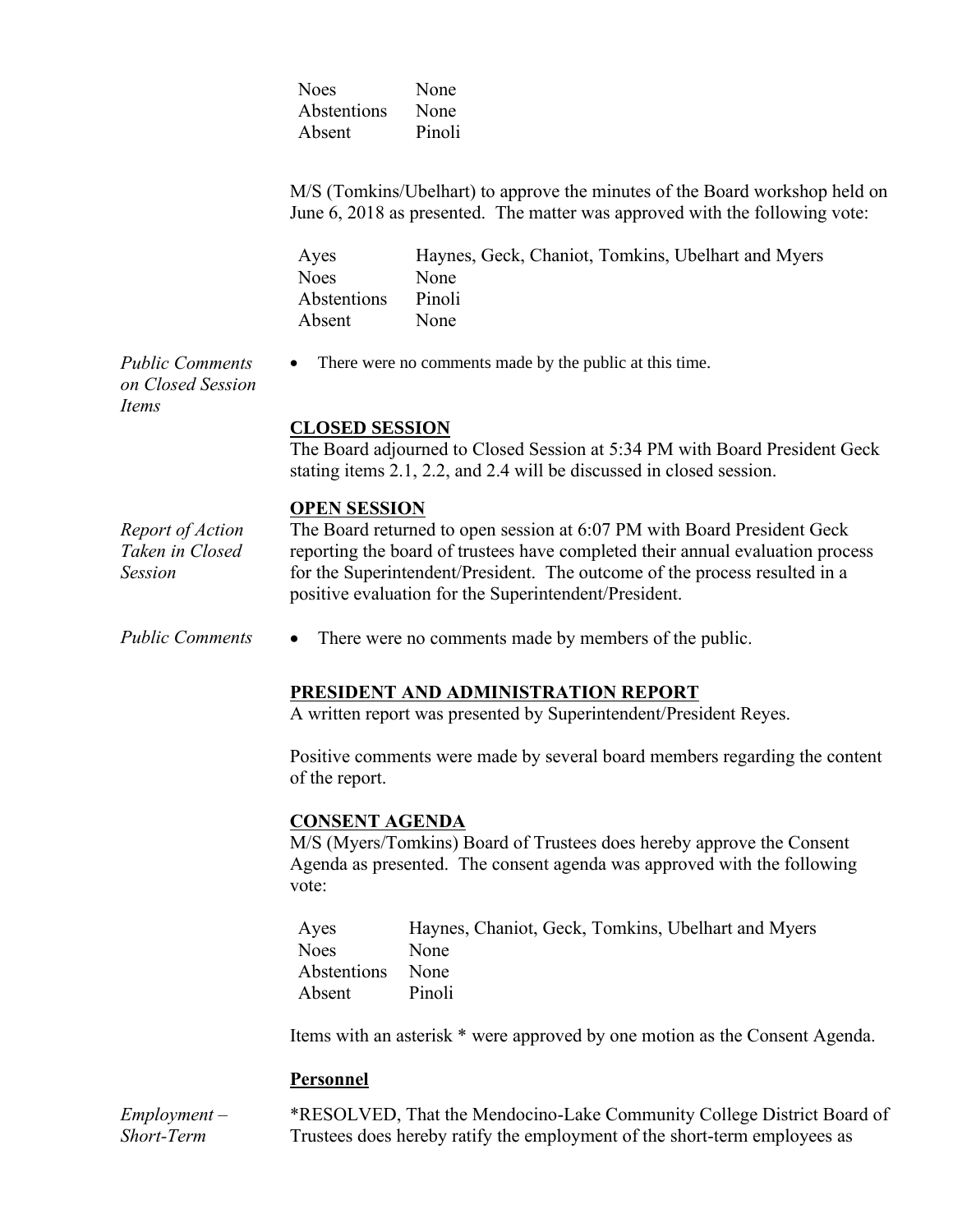| <b>Employees</b>                                                                                                      | submitted and presented at the meeting pending receipt of all necessary<br>employment eligibility requirements.                                                                                                                                                                                                                |
|-----------------------------------------------------------------------------------------------------------------------|--------------------------------------------------------------------------------------------------------------------------------------------------------------------------------------------------------------------------------------------------------------------------------------------------------------------------------|
| $Employment - Part-$<br>Time Faculty                                                                                  | *RESOLVED, That the Mendocino-Lake Community College District Board of<br>Trustees does hereby approve employment of the Part-Time Faculty for the<br>Summer 2018 semester as submitted and presented at the meeting pending<br>receipt of all necessary employment eligibility requirements.                                  |
| <i>Volunteers</i>                                                                                                     | *RESOLVED, That the Mendocino-Lake Community College District Board of<br>Trustees does hereby approve the list of volunteers as submitted and presented<br>at the meeting.                                                                                                                                                    |
| $Employment -$<br>Classified                                                                                          | *RESOLVED, That the Mendocino-Lake Community College District Board of<br>Trustees does hereby employ Betsy Helms, Admissions and Records Specialist<br>effective June 18, 2018; and Karen Chinn, Financial Aid Technician, effective<br>July 2, 2018 pending receipt of all necessary employment eligibility<br>requirements. |
| $Employment -$<br>Tenure Track<br>Faculty                                                                             | *RESOLVED, That the Mendocino-Lake Community College District Board of<br>Trustees does hereby employ Phillip Lenberg, Instructor - Music effective<br>August 17, 2018 pending receipt of all necessary employment eligibility<br>requirements.                                                                                |
| $Reemployment -$<br>Temporary, Non-<br>Tenure Track,<br>Categorically<br>Funded, Full-Time<br><b>Faculty Contract</b> | *RESOLVED, That the Mendocino-Lake Community College District Board of<br>Trustees does hereby approve the temporary, non-tenure track, categorically<br>funded, full-time faculty contract for Sara Bogner, Program Director, Physical<br>Therapist Assistant Program, effective July 1, 2018 through June 30, 2019.          |
| $Employment -$<br>Educational<br>Administrator                                                                        | *RESOLVED, That the Mendocino-Lake Community College District Board of<br>Trustees does hereby approve the Educational Administrator contract for<br>Antonio Lopez, Dean of Counseling and Student Programs, effective July 1,<br>2018 through June 30, 2020.                                                                  |
| Mendocino College<br>Federation of<br>Teachers (MCFT)<br>Tentative<br>Agreement, 2018-<br>2019                        | *RESOLVED, That the Mendocino-Lake Community College District Board of<br>Trustees does hereby ratify the 2018-2019 tentative agreement between the<br>Mendocino-Lake Community College District and the Mendocino College<br>Federation of Teachers (MCFT) as presented.                                                      |
| Fiscal Report as of<br>April 30, 2018                                                                                 | <b>Other Items</b><br>*RESOLVED, That the Mendocino-Lake Community College District Board of<br>Trustees does hereby accept the fiscal report as submitted.                                                                                                                                                                    |
| District Order of<br>Priorities for Five-<br>Year Capital Outlay<br>Plan 2020-2024                                    | *RESOLVED, That the Mendocino-Lake Community College District Board of<br>Trustees does hereby approve the District 2020-2024 plan as presented.                                                                                                                                                                               |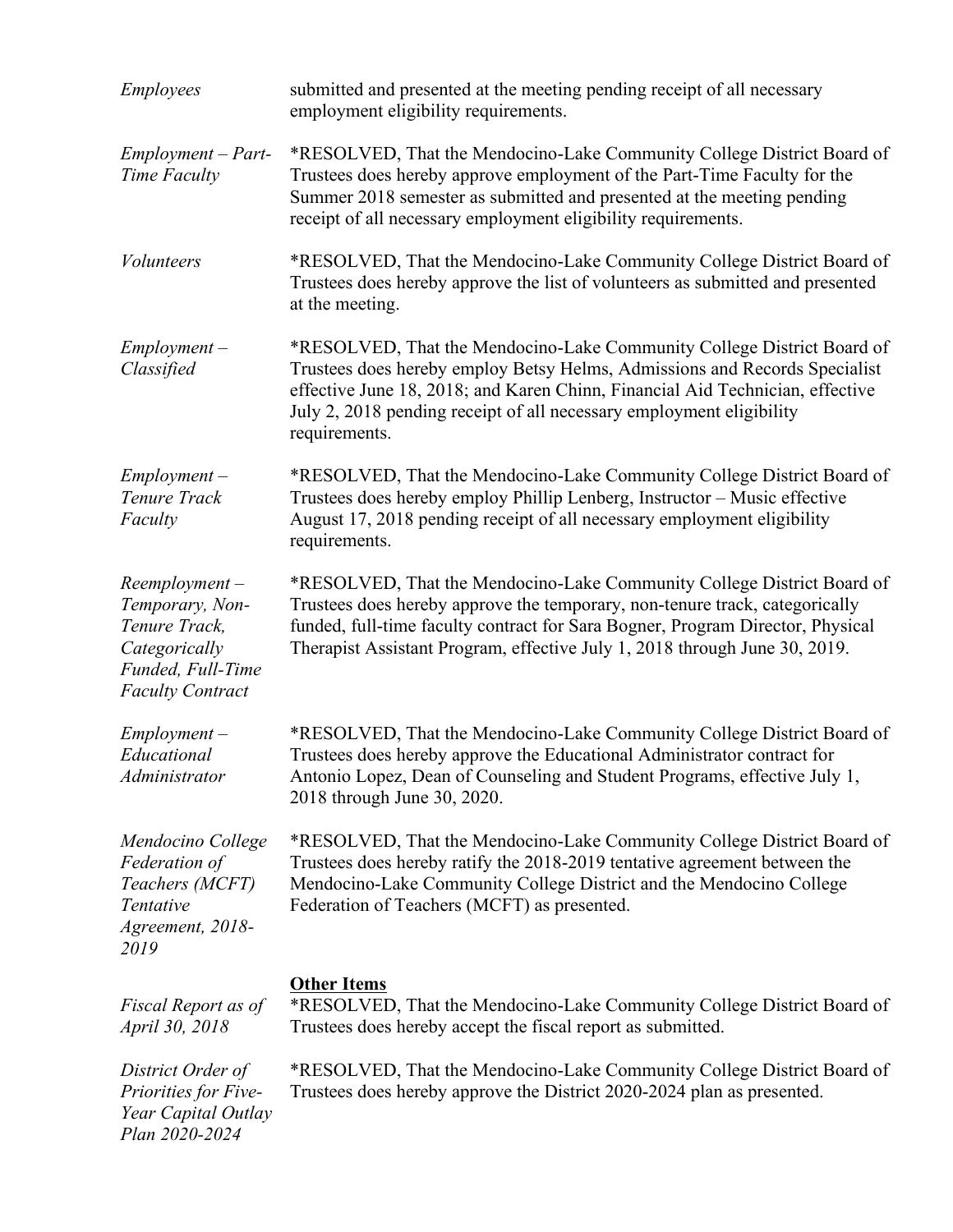| Donations                                                                                                   | *RESOLVED, That the Mendocino-Lake Community College District Board of<br>Trustees does hereby accept the donated items as presented.                                                                                                                                                          |                                                                                                                                                                                          |  |
|-------------------------------------------------------------------------------------------------------------|------------------------------------------------------------------------------------------------------------------------------------------------------------------------------------------------------------------------------------------------------------------------------------------------|------------------------------------------------------------------------------------------------------------------------------------------------------------------------------------------|--|
| Mendocino College<br>2018-2019 Catalog                                                                      | *RESOLVED, That the Mendocino-Lake Community College District Board of<br>Trustees does hereby adopt the 2018-2019 college catalog as presented.                                                                                                                                               |                                                                                                                                                                                          |  |
| Public Hearing on<br>Proposed Solar<br>Power Purchase<br>Agreement                                          | No members of the public addressed the board regarding the proposed solar<br>power purchase agreement.                                                                                                                                                                                         |                                                                                                                                                                                          |  |
|                                                                                                             | <b>ACTION ITEMS</b>                                                                                                                                                                                                                                                                            |                                                                                                                                                                                          |  |
| <b>Solar Power</b><br>Purchase<br>Agreement (PPA)<br>with ForeFront<br>Power - Resolution<br>$06 - 18 - 01$ | After reviewing the information presented and discussion, the board took the<br>following action:                                                                                                                                                                                              |                                                                                                                                                                                          |  |
|                                                                                                             | M/S (Chaniot/Myers) that the Mendocino-Lake Community College District<br>Board of Trustees does hereby adopt resolution 06-18-01 as presented with the<br>following vote:                                                                                                                     |                                                                                                                                                                                          |  |
|                                                                                                             | Ayes<br><b>Noes</b><br>Abstentions<br>Absent                                                                                                                                                                                                                                                   | Haynes, Chaniot, Geck, Tomkins, Ubelhart and Myers<br>None<br>None<br>Pinoli                                                                                                             |  |
| 2018-2019<br><b>Tentative Budgets</b>                                                                       | After reviewing the information presented and discussion, the board took the<br>following action:                                                                                                                                                                                              |                                                                                                                                                                                          |  |
|                                                                                                             |                                                                                                                                                                                                                                                                                                | M/S (Tomkins/Ubelhart) that the Mendocino-Lake Community College District<br>Board of Trustees does hereby adopt the 2018-2019 tentative budget as<br>presented with the following vote: |  |
|                                                                                                             | Ayes<br><b>Noes</b><br>Abstentions<br>Absent                                                                                                                                                                                                                                                   | Haynes, Chaniot, Geck, Tomkins, Ubelhart and Myers<br>None<br>None<br>Pinoli                                                                                                             |  |
| Superintendent/Pres<br><i>ident Salary</i><br>Adjustment                                                    | After reviewing and discussing the information presented, the board took the<br>following action:                                                                                                                                                                                              |                                                                                                                                                                                          |  |
|                                                                                                             | M/S (Geck/Tomkins) that the Mendocino-Lake Community College District<br>Board of Trustees does hereby approve a 5% increase in his annual salary<br>effective July 1, 2018 and extends his contract an additional year through<br>2021/2022. The motion was approved with the following vote: |                                                                                                                                                                                          |  |
|                                                                                                             | Ayes<br><b>Noes</b><br>Abstentions<br>Absent                                                                                                                                                                                                                                                   | Chaniot, Geck, Tomkins, Ubelhart and Myers<br>Haynes<br>None<br>Pinoli                                                                                                                   |  |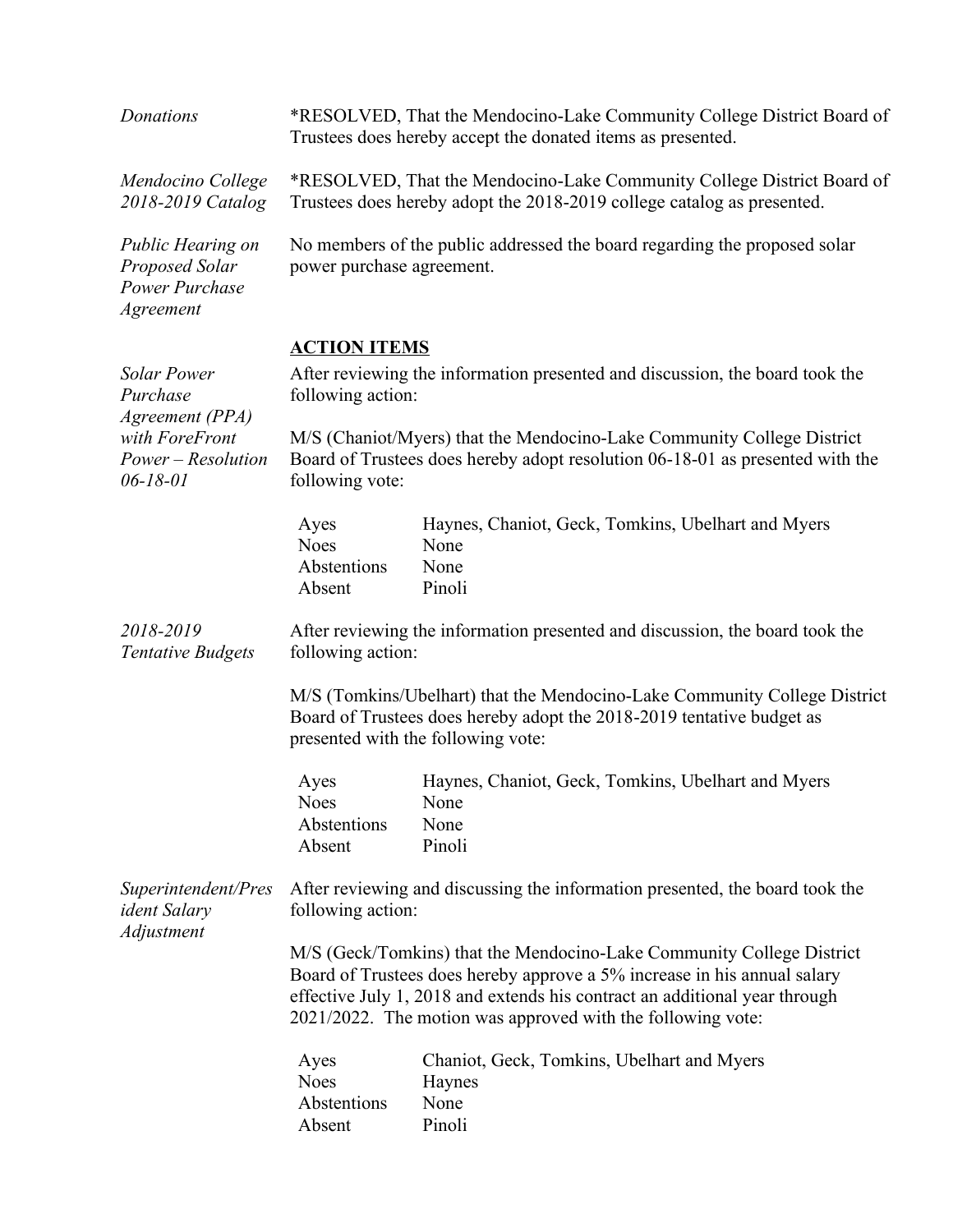| 2018-2019 District<br>Priorities                           | After reviewing the information presented and discussion, the board took the<br>following action:                                                                  |                                                                                                                                                                                                                                                                                                                                                                                                                                                                                                                                                                                                                                                                                                                                                                                                                                                                                                                                                                                                                                                              |  |  |
|------------------------------------------------------------|--------------------------------------------------------------------------------------------------------------------------------------------------------------------|--------------------------------------------------------------------------------------------------------------------------------------------------------------------------------------------------------------------------------------------------------------------------------------------------------------------------------------------------------------------------------------------------------------------------------------------------------------------------------------------------------------------------------------------------------------------------------------------------------------------------------------------------------------------------------------------------------------------------------------------------------------------------------------------------------------------------------------------------------------------------------------------------------------------------------------------------------------------------------------------------------------------------------------------------------------|--|--|
|                                                            | M/S (Chaniot/Myers) that the Mendocino-Lake Community College District<br>Board of Trustees does hereby establish the 2018-2019 District Priorities as<br>follows: |                                                                                                                                                                                                                                                                                                                                                                                                                                                                                                                                                                                                                                                                                                                                                                                                                                                                                                                                                                                                                                                              |  |  |
|                                                            | success, resulting in:<br>$\bullet$<br>institutional effectiveness.<br>$\bullet$<br>student success.<br>$\bullet$<br>students of color.                            | Support the Superintendent/President and College to retain focus on student<br>Strengthening educational opportunities and sustaining enrollments for the<br>Mendocino-Lake Community College District through collaborations with<br>schools, business/industry, civic organizations, government, non-profits,<br>Native American communities and other community groups while always<br>considering the best use of our available resources.<br>Support the preparation for our upcoming accreditation visit while<br>continuing the cycle of assessing student learning and comprehensive<br>planning to sustain our continuous improvement process and improve<br>Supporting equity-minded professional development opportunities,<br>instructional and student service strategies and practices that facilitate<br>Strengthening our inclusive, equitable, ethnically and ideologically diverse<br>college culture to be more welcoming to all students and increase access<br>and completion for all students, including underrepresented students and |  |  |
|                                                            | Ayes<br><b>Noes</b><br>Abstentions<br>Absent                                                                                                                       | Haynes, Chaniot, Geck, Tomkins, Ubelhart and Myers<br>None<br>None<br>Pinoli                                                                                                                                                                                                                                                                                                                                                                                                                                                                                                                                                                                                                                                                                                                                                                                                                                                                                                                                                                                 |  |  |
| <b>Board Policy</b><br>Revisions - Second<br>Reading       | After reviewing the information presented and discussion, the board took the<br>following action:                                                                  |                                                                                                                                                                                                                                                                                                                                                                                                                                                                                                                                                                                                                                                                                                                                                                                                                                                                                                                                                                                                                                                              |  |  |
|                                                            |                                                                                                                                                                    | M/S (Ubelhart/Myers) that the Mendocino-Lake Community College District<br>Board of Trustees does hereby adopt the additions and/or revisions to Board<br>Policy 4025 and Board Policy 4260 as presented with the following vote:                                                                                                                                                                                                                                                                                                                                                                                                                                                                                                                                                                                                                                                                                                                                                                                                                            |  |  |
|                                                            | Ayes<br><b>Noes</b><br>Abstentions<br>Absent                                                                                                                       | Haynes, Chaniot, Geck, Tomkins, Ubelhart and Myers<br>None<br>None<br>Pinoli                                                                                                                                                                                                                                                                                                                                                                                                                                                                                                                                                                                                                                                                                                                                                                                                                                                                                                                                                                                 |  |  |
| Child Development<br>Center Contract-<br>Resolution 06-18- | following action:                                                                                                                                                  | After reviewing the information presented and discussion, the board took the                                                                                                                                                                                                                                                                                                                                                                                                                                                                                                                                                                                                                                                                                                                                                                                                                                                                                                                                                                                 |  |  |
| 02                                                         |                                                                                                                                                                    | M/S (Myers/Chariot) that the Mendocino-Lake Community College District<br>Board of Trustees does hereby adopt Resolution #06-18-02, California<br>Department of Education Contract Number CCTR-8140 in the amount of                                                                                                                                                                                                                                                                                                                                                                                                                                                                                                                                                                                                                                                                                                                                                                                                                                         |  |  |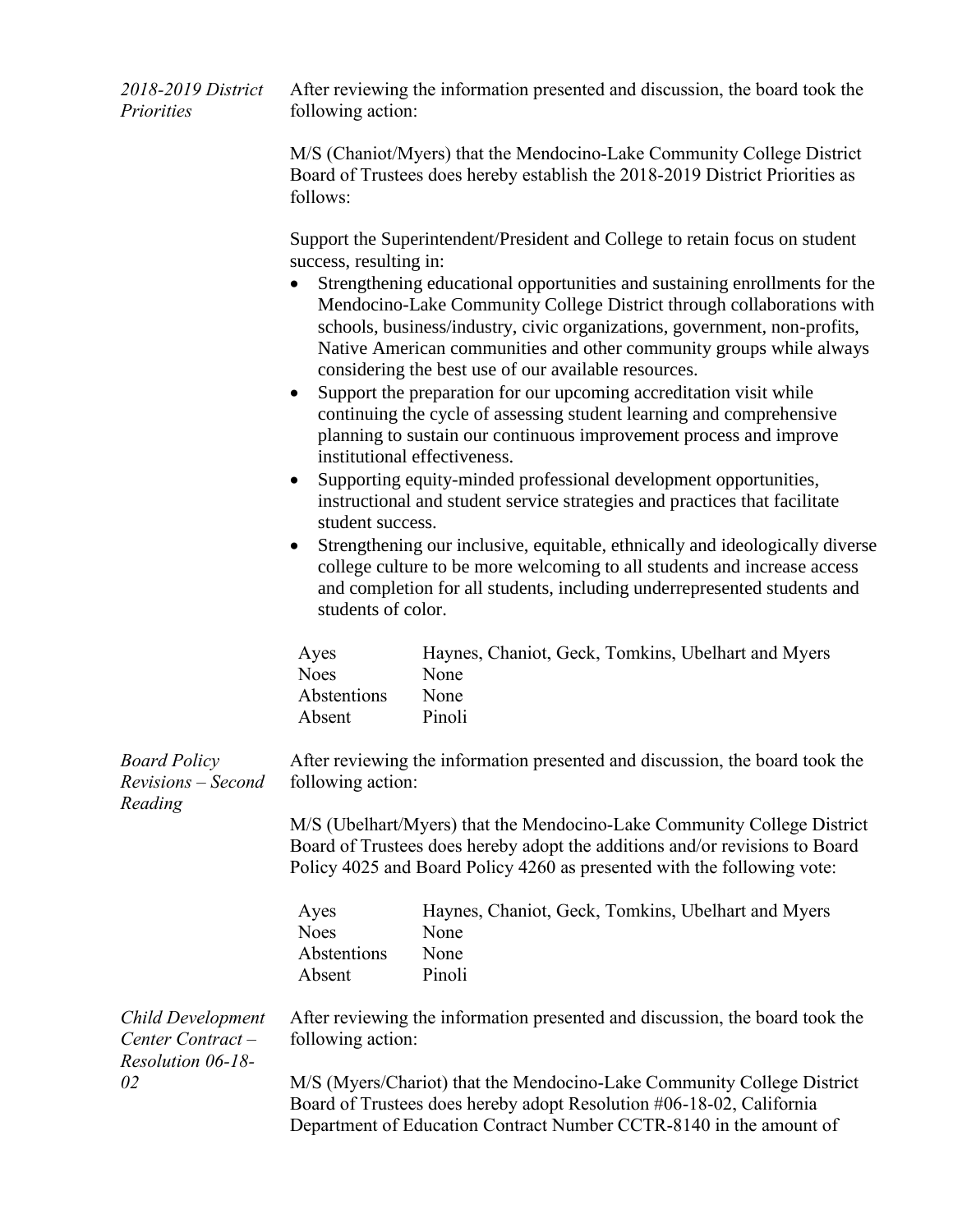\$165,856.00 as presented with the following vote:

|                                                                                                          | Ayes<br><b>Noes</b><br>Abstentions<br>Absent                                                                                                                                                          | Haynes, Chaniot, Geck, Tomkins, Ubelhart and Myers<br>None<br>None<br>Pinoli                                                                                                                                                                                                |  |  |
|----------------------------------------------------------------------------------------------------------|-------------------------------------------------------------------------------------------------------------------------------------------------------------------------------------------------------|-----------------------------------------------------------------------------------------------------------------------------------------------------------------------------------------------------------------------------------------------------------------------------|--|--|
| <b>Child Development</b><br>Center Contract-<br>Resolution 06-18-                                        | After reviewing the information presented and discussion, the board took the<br>following action:                                                                                                     |                                                                                                                                                                                                                                                                             |  |  |
| 03                                                                                                       |                                                                                                                                                                                                       | M/S (Ubelhart/Tomkins) that the Mendocino-Lake Community College District<br>Board of Trustees does hereby adopt Resolution #06-18-03, California<br>Department of Education Contract Number CSPP-8290 in the amount of<br>\$228,6.00 as presented with the following vote: |  |  |
|                                                                                                          | Ayes<br><b>Noes</b><br>Abstentions<br>Absent                                                                                                                                                          | Haynes, Chaniot, Geck, Tomkins, Ubelhart and Myers<br>None<br>None<br>Pinoli                                                                                                                                                                                                |  |  |
| Big Picture -<br>Scorecard<br>Information                                                                | Director of Institutional Effectiveness, Research and Grants Flores presented<br>the District Scorecard information. The presentation reflected information from<br>the 2011-2012 cohort of students. |                                                                                                                                                                                                                                                                             |  |  |
|                                                                                                          |                                                                                                                                                                                                       | <b>INFORMATIONAL REPORTS</b>                                                                                                                                                                                                                                                |  |  |
| Mendocino College<br>Foundation, Inc.                                                                    | A written report was submitted by Katie Fairbairn, Executive Director of the<br>Mendocino College Foundation, Inc. as information.                                                                    |                                                                                                                                                                                                                                                                             |  |  |
| Friends of the<br>Mendocino College<br>Coastal Field<br><b>Station and Natural</b><br>Sciences affiliate | A written report was submitted by Steve Cardimona, chair of the Mendocino<br>College Coastal Field Station committee as information.                                                                  |                                                                                                                                                                                                                                                                             |  |  |
| <b>Constituents Group</b><br>Reports                                                                     | <b>Academic Senate</b><br>Indermill.                                                                                                                                                                  | A written report was submitted by Academic Senate President Catherine                                                                                                                                                                                                       |  |  |
|                                                                                                          | <b>Classified Senate</b><br>A written report was submitted by Classified Senate President Chris Olson.                                                                                                |                                                                                                                                                                                                                                                                             |  |  |
|                                                                                                          | President Matthew Gordon.                                                                                                                                                                             | <b>Management/Supervisory/Confidential</b><br>A written report was submitted by Management/Supervisory/Confidential                                                                                                                                                         |  |  |
| <b>Board Policy</b><br>Additions and<br><b>Revisions</b> – First                                         | meeting.                                                                                                                                                                                              | Board policies #4030, #4032, #4035 and #4100 were presented for review and<br>information. Voting on these policies will take place at the August 2018 board                                                                                                                |  |  |